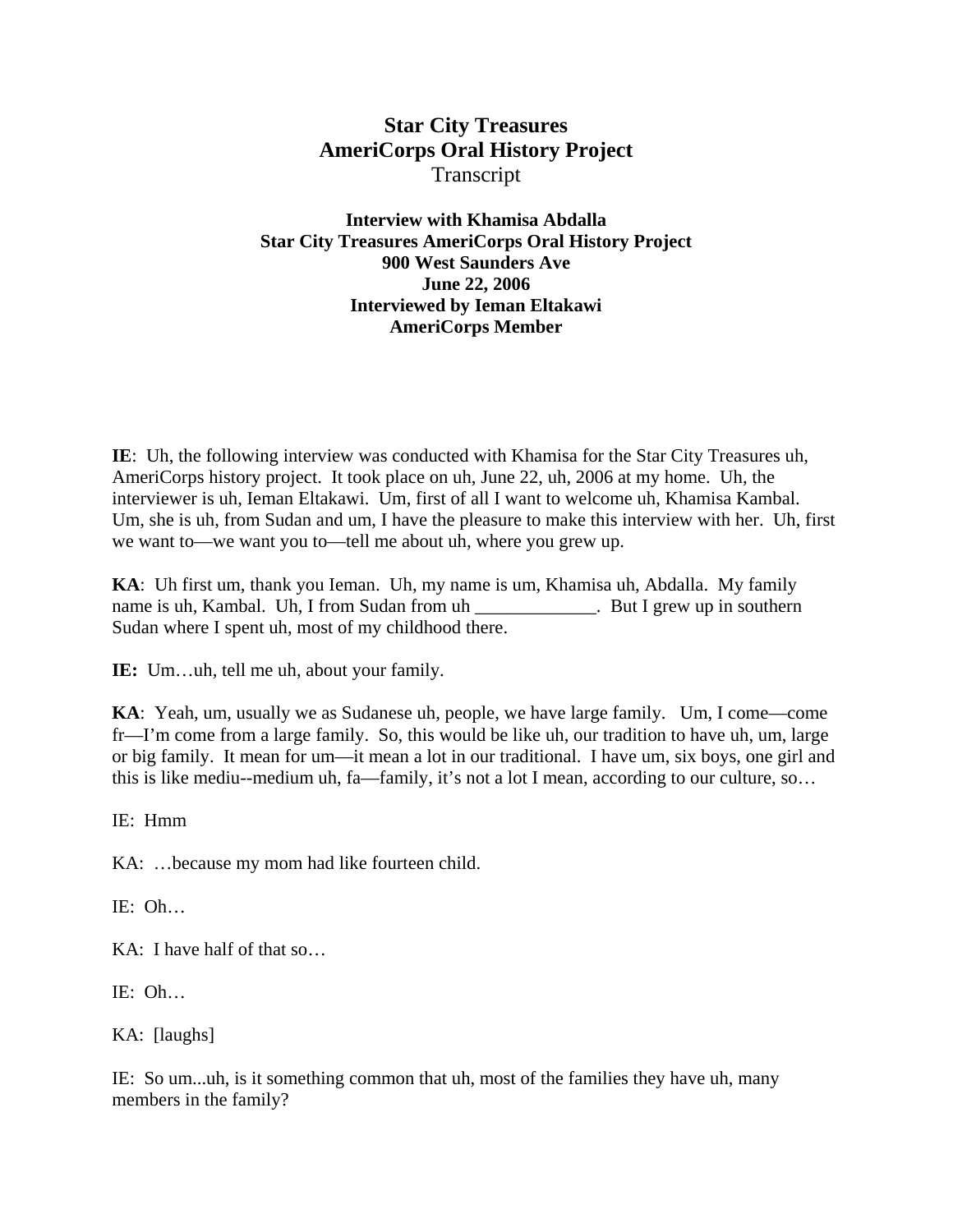KA: Yeah, this is uh, according to our culture that—long time ago when you have a big family that you—that mean—give you a power and respect among your tribe, so…

IE: Mmm hmm…Mmm hmm

KA: It is common to have a large family.

IE: Yeah. Uh, I think this is uh, something common in uh, all Sudan—all part of [KA: uh, yeah] Sudan. [KA: Mmm hmm] Yeah. Uh, so uh, tell me about some of uh, your family traditions like um, such like recreation and food, and like the life.

KA: Actually, all our llife--when you see uh, African life you find most of the life is tradition. We have fall traditional, summer traditional, um so, even in the life of family we have traditional—when we have a newborn you have a special tradition and marry you have special tradition—even death, we have traditional. So, our lives kind of um…life or happiness for all the times, see people have for events and life uh, have a lot of activities and movement so…In my own family we have um--I think the special tradition we have for Ramadan. This is the month that all of the family be together and we have a lot of thing going on in this—all the good thing we have in—in our um, life like agreeing to have marriage or think about buying a new house or a new farm—all that have uh, tak—took place in um, Ramadan because we think this is the month that everything you do—we gonna have uh, bless of God, so...

IE: Mmm hmm…[KA: mmm] So uh, for example, now you are going to uh, marry your uh, daughter.

KA: …yeah

IE: …so what are the traditions uh there, which uh, take—take place in your daughter's marriage?

KA: Yeah…my daughter marriage here in America. This sometimes I feel sad because it—it doesn't take uh, exactly tradition we have in our country [IE: Mmm] in my f—in my country when we have a marriage in family special—for our first daughter that it take tradition—it take a long time like three months before preparing until the day for—she go to her husband house. So, for—for all these days there will be traditional for like um, paying some dowry or people gathering together to say yes, we agree or dis—or—just a lot of tradition—we miss part of this here. [IE: Mmm] So we conclude with all the marriage in one days or two days--one henna days and—and uh, day of uh, agreement of marriage that will be a \_\_\_\_\_\_\_\_\_\_\_\_\_\_ and the last day will be like a big party and so \_\_\_\_\_\_\_\_\_\_\_\_ there is no chance to make like a whole or long traditional. But the good thing here—we gonna have a lot of people come from different state maybe [IE: Mmm] over 400 or 300 [IE: Oh great] between—Yeah. [IE: Mmm] So, there [that's a big number] will be a lot...yeah—number of people.

IE: Mmm, mmm...And um, uh for—for uh, this uh, number, how are you going to locate accommodation for this big number of people?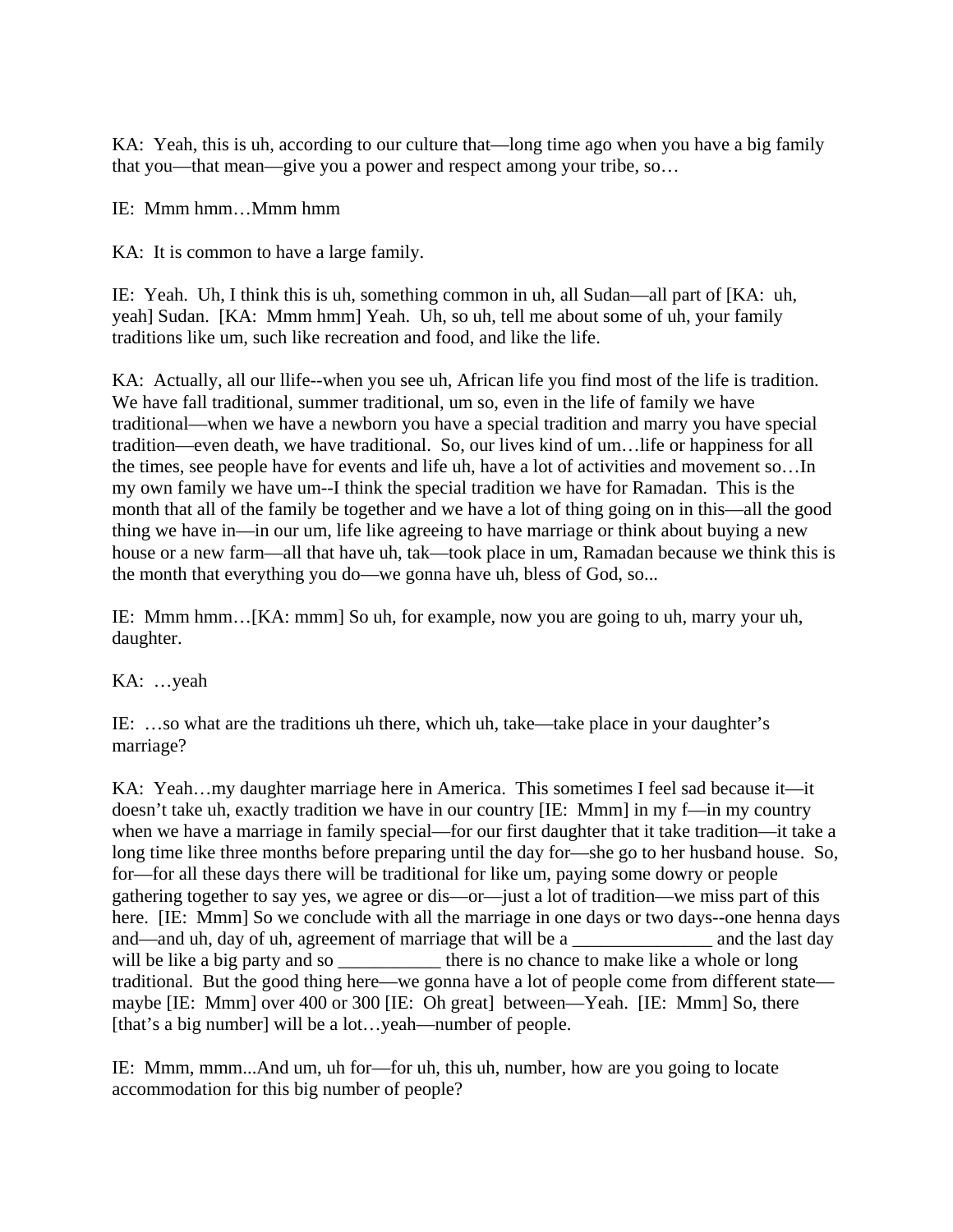KA: Yeah most of them will—will come in the same day of the—we're gonna have a party. They gonna come like um, noon.

IE: Mmm

KA: Uh, or like seven or six o'clock the day. They will come direct to the place of the—have the party—after party most of them gonna leave. But for my plan now we have some friend um—they offer—do you know Sudanese people they're—they can cooperate and help each other  $\mathbf{so} \dots$ 

IE: Yeah…mmm...

KA: They will be spread in several houses here.

IE: Hmm mmm…

KA: And I have o—one of my friend—actually, she is my Sudanese student. She give me her house office and then I'm gonna leave all my apartment [IE: laughs] for—for guests, so...

IE: Oh, great. [laughs]

KA: Mmm hmm.

IE: She was your student?

KA: Yeah.

IE: Wow…

KA: …my student…

IE: Great, great. Uh, so you are going to have uh, great help from the Sudanese commun—

KA: Yeah, even I have—I feel people gonna help me but I feel nervous because this is my first daughter or my first big we—I don't know if I can handle it in the right way or not, so…

IE: [laughs] No, I hope uh, you will [KA: yeah…]—I hope you will handle it in the right way.

KA: 'kay thank you.

IE: Especially you have many friends here—you have many people you know…

KA: Yeah, I know.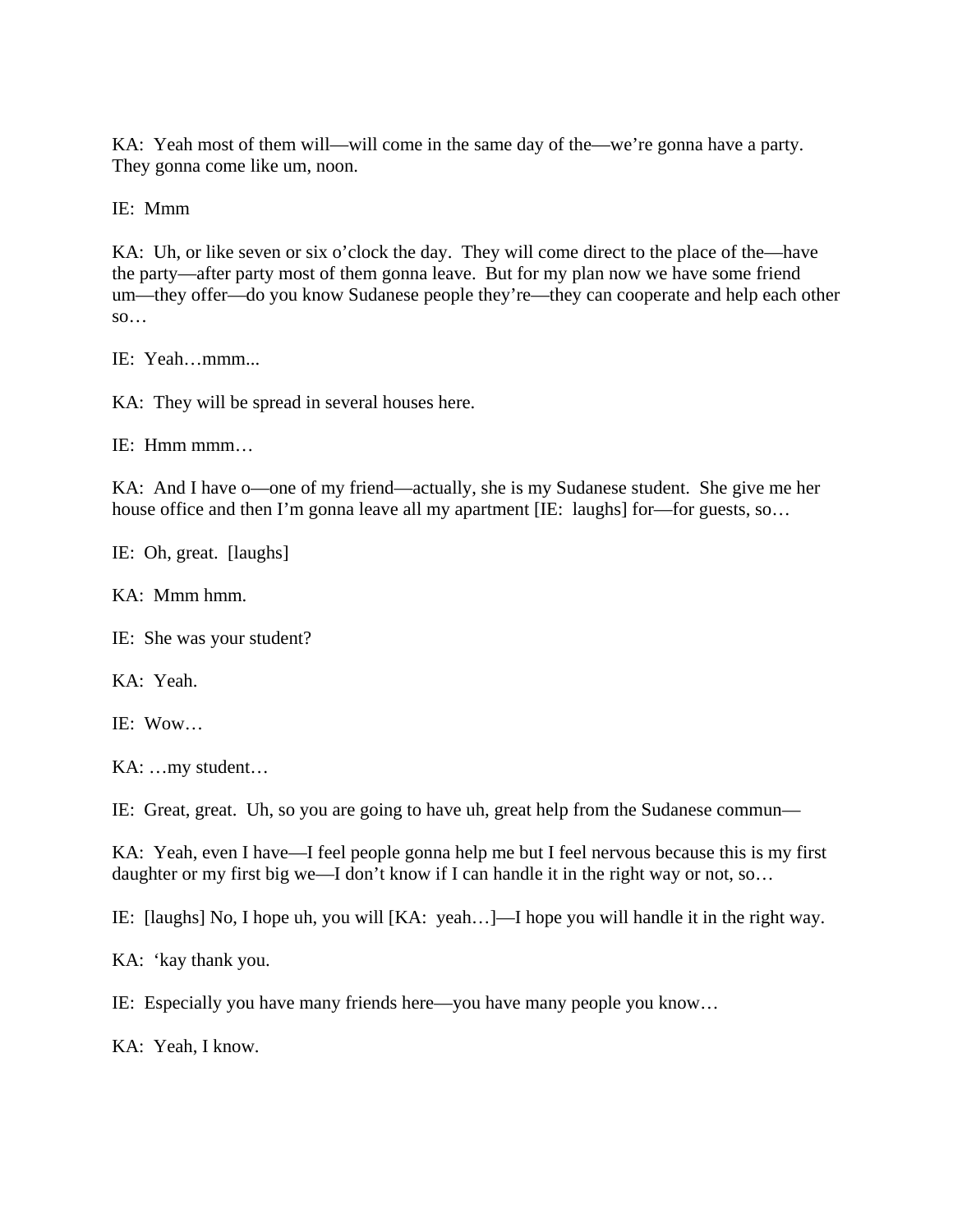IE: And Sudanese in general are very helpful and generous you know [KA: yeah], the traditional culture of Sudan.

KA: Yeah, I know.

IE: Uh, c—uh—can you explain uh, what is henna because you mentioned that uh, there will be a henna day [KA: yeah] uh, in the wedding and this is a Sudanese tradition?

KA: Yeah, henna is similar to tattoo here in America. So…but we use um, we cannot use chemical it just like kind of blunt that it make like flowers or it mix it with the water, so we use it for uh, bare foot and hands or make some flowers from it…it doesn't mean like just uh, for beauty but—the word henna, it mean like um, um…lovely or be close uh, or something like this so, it means something for feelings and something for um, gathering people together so…it kind of lot of traditional of being having something good when you have henna. So…

IE: Hmm…

KA: ...we do that.

IE: Yeah…Um, uh, what about education? Can you tell me about your education?

KA: Mmm, actually um, I study um, graduate from um, education college in Sudan. I teach math, science, and art, uh, but when I move here in America so I s—I just start from scratch because you know, here in American y—they didn't accept your education there [IE: mmm] so, I stopped—I—I actually um, change my major [IE: mmm] to human service to helping people because I think uh, education and work with people-- there's connected between them, so...

IE: Mmm…mmm…

KA: I like to help people.

IE: Hmm…

KA: So, I'll study now, uh, social work and human service [IE: yeah…] beside the medical interpreting to help a newcomer.

IE: Mmm hmm…And uh, does this has—uh—have some relation with your work now? That's why you decided [KA: mmm, yeah] to take human uh, studies—[KA: yeah] social studies?

KA: Uh, before—when I came here I start—uh, after two years, I start helping the newcomer so…but I think this not enough because sometimes when I taking them to the doctor there is some terminology I don't understand [IE: hmm] and this is like sensitive word you need to interpret exactly so I decide to go to college and study this.

IE: Mmm…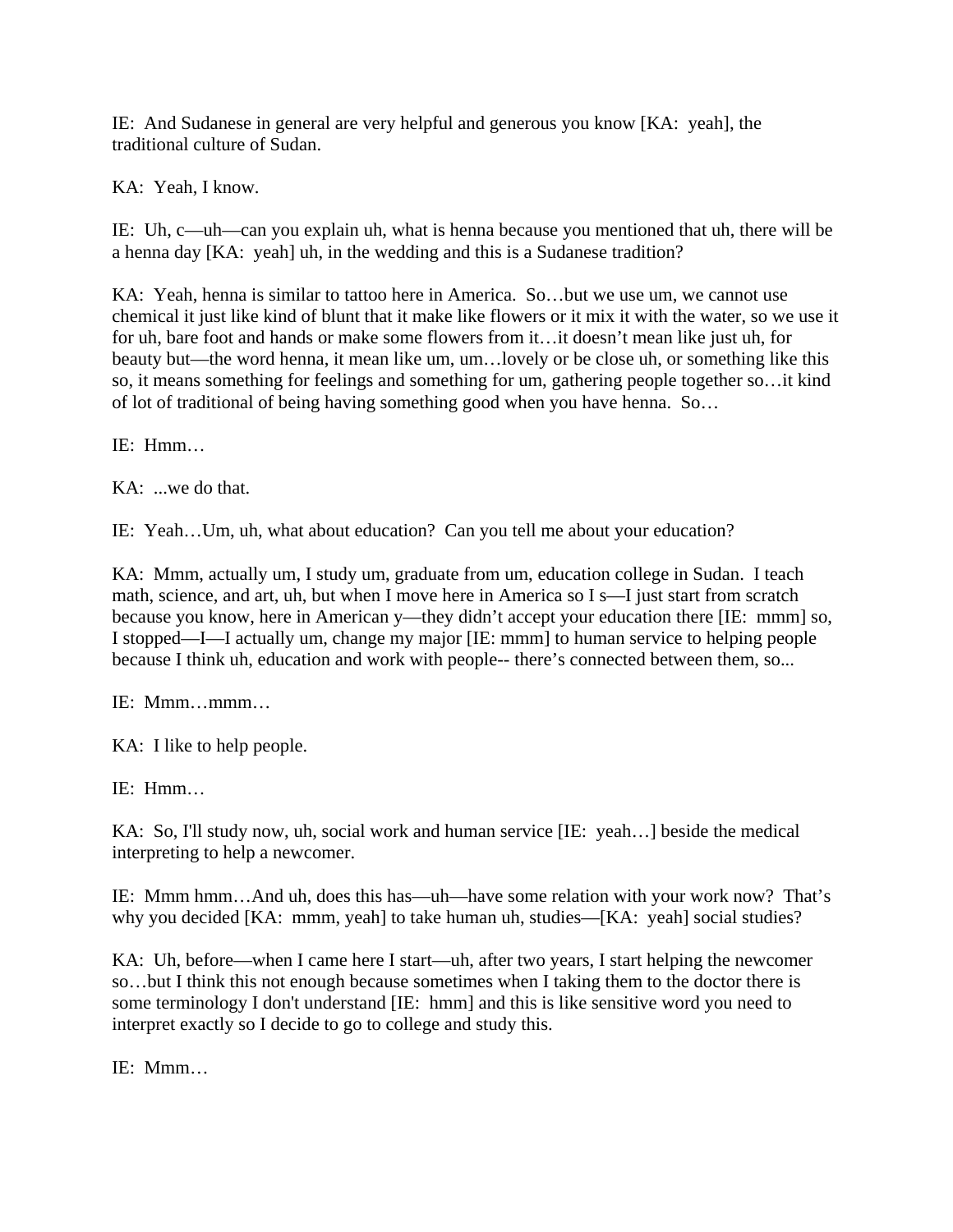KA: After that so I decide to study also human service to work as social work...so...[IE: mmm]

IE: Yeah good. Uh, where are you working now?

KA: Mmm, I'm working with African community [IE: mmm] but now our uh, office is located in uh, Lincoln Action Program.

IE: Mmm hmm

\_\_\_\_\_\_\_\_\_\_\_\_\_\_\_\_\_

KA: For a while, so...I don't know for how long but when they didn't move for our own center.

IE: Great, and um, uh, as a uh, here uh, before uh, you were working for African center…

 $KA: Mmm...$ 

IE: So, um, you were used to work with Africans.

KA: Yeah, I used to work with, actually not uh, African only—maybe sometimes um, people who speak Arabic, so [IE: mmm] I interpret for arriving people [IE: mmm hmm] and...because I work part time job in Lincoln Public School. [IE: mmm] When I go to like, conference, I just interpret for people who speak Arabic just not—it is not uh, African ol--on--only. So...

IE: Mmm, mmm…so you work for Iraqis also?

KA: For Iraqi in Lincoln Public School—for people who speak Arabic.

IE: Mmm…

KA: It doesn't matter Iraq or…

IE: You still—you still do that?

KA: Yeah…I'm still doing that.

IE: Mmm, great.

KA: I translate also some document…

IE: Mmm…OK, great. Uh, tell me about the schools you attended and the courses you took.

KA: Now, in um,

IE: Just now you talk—

KA: In Lincoln?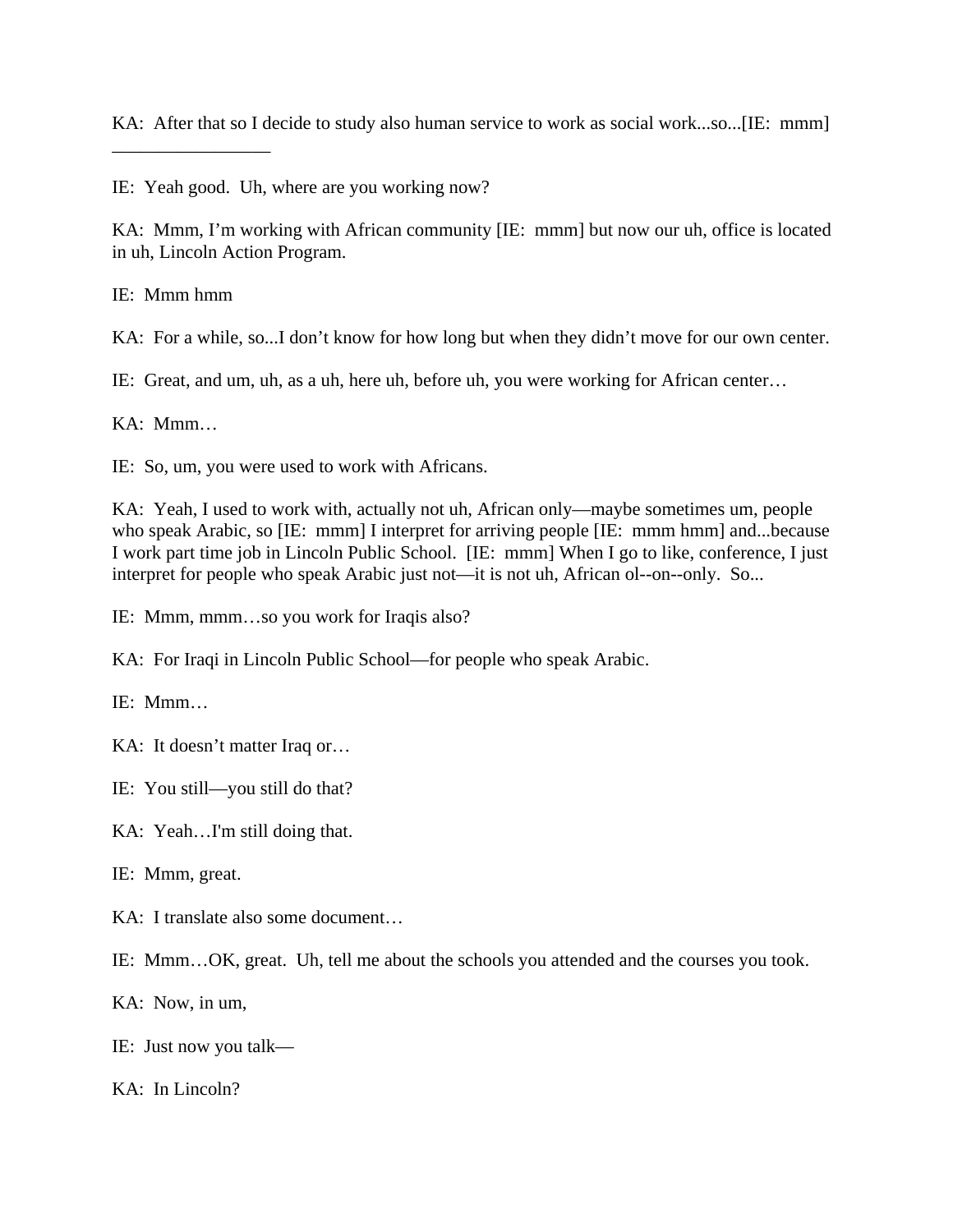## IE: Mmm

KA: I take a lo--I take a lot—I about to graduate. Maybe in the beginning of next year but my last quarter I take um, human sexuality and woman issues. I like woman issues, so...[IE: Mmm] they support woman a lot. It doesn't matter for the whole world, the woman it support.

IE: Mmm...mmm hmm—woman issues?

KA: Yeah, the class uh, called woman issues.

IE: Issues.

KA: Mmm hmm

IE: Uh huh. I see, it's generally about uh, woman?

KA: Wo--woman, yeah--because woman—you see even in American culture that uh, woman is not even have the same qua—equal with the man.

IE: Mmm…

KA: When you see the same—they have the same educations [IE: mmm] the man have wages [IE: mmm] bigger than woman. So…

IE: Yeah...mmm

KA: This is not the issues for that but for the womans—they need to be together so... [IE: mmm] for good, so...

IE: Mmm...So it's generally uh, about wom--woman, uh?

KA: Yeah, the class all—only about, uh, woman. Yeah.

IE: Uh, can you tell me about your teachers and your classmates?

KA: Uh, here in um, America?

IE: In Sudan.

KA: In Sudan? [sigh] I don't know. I work maybe in the--boss in--in a elementary school, high school, and middle school because I teach math and math is my favorite als--also science- sometimes I go to high school and teach some math, um [IE: mmm]...but I real like and enjoy to work with um, elementary school--especially in Sudan.

IE: [laughs] Mmm...s--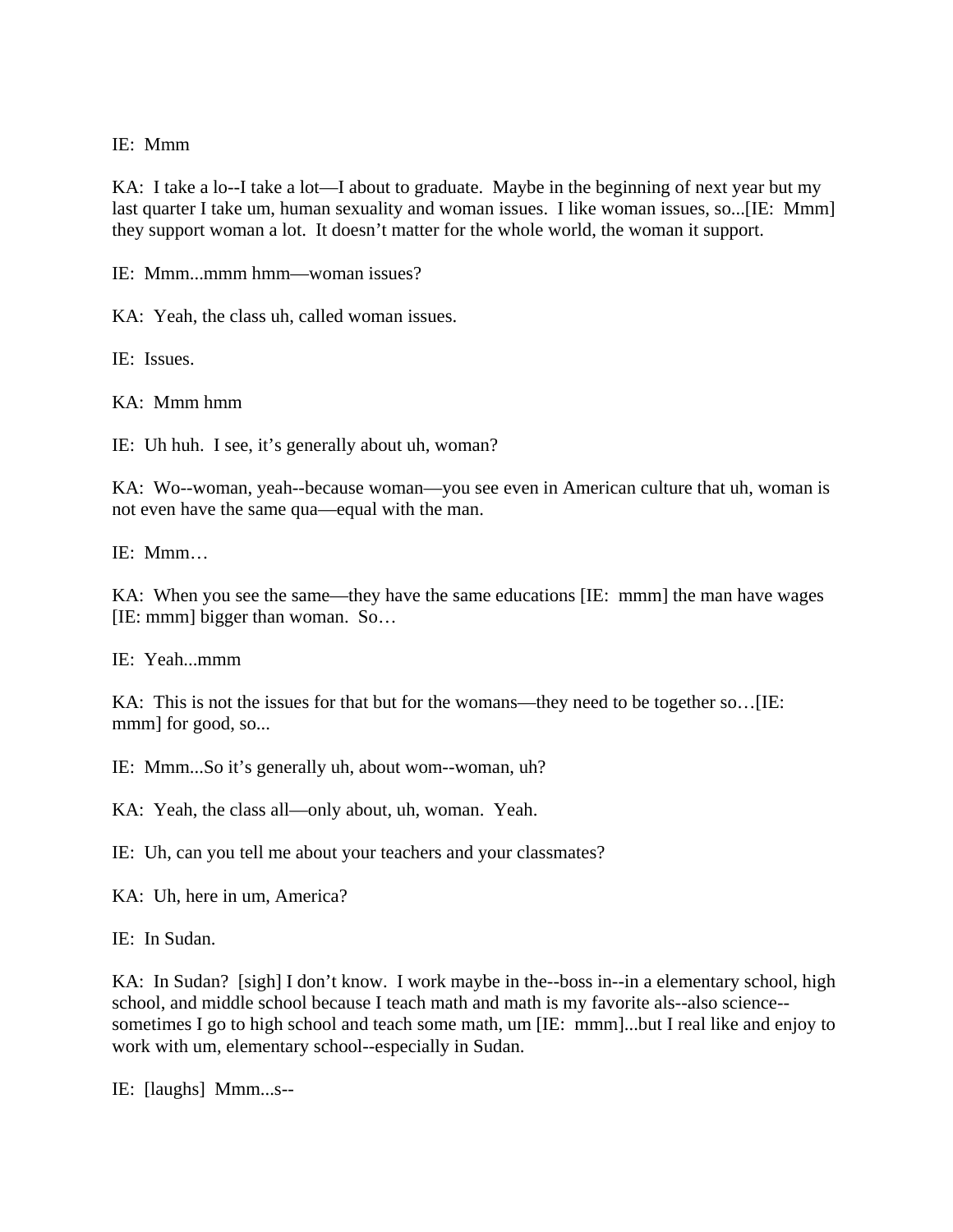KA: But the problem there fo--um, the class will be over on--hundred. [IE: mmm hmm] student in one--in one class so...[IE: wow] some of them jumping from the window, go outside [IE: laughs], do whatever they want to come but teacher don't know about it so...[laughs]

IE: [laughing] Can you make control--how did you [KA: No, you can't control, it's too--] [laughs]...So, the class has more than [KA: So many, yeah.] one hundred students! [KA: mmm hmm...it is amazing.] Wow. Yeah, [Ka: mmm hmm] yeah.

IE: And uh, was--was that in uh, elementary school?

KA: Elementary school, yeah...

IE: W--Where? What town?

KA: Can you believe it--this is in the capital of Sudan.

IE: Oooh...

KA: Yeah.

IE: Mmm...So that was in Kartum [KA: yeah] and \_\_\_\_\_\_\_ [KA: mmm] Mmm...wow...Tell me about how this helped prepare you for your profession. Uh, the schools you are attended, the education you attended and the teachers--how this uh, helped to prepare your uh, profession?

KA: I don't know, when you say profession--that for the future when, what I need to do is my educations [IE: mmm] After I'm study human service but is this not what I'm thinking to be professional because some artist--I'm thinking about um, actually, I have um, signed for UNL to enter it and uh textiled, so maybe it's will be my profession in the future, so...

IE: Mmm, hmm. Um, now we are going to talk about marriage and family customs. Uh, tell me about your family and your family customs relating to marriage--I think we have discussed this.

KA: Mmm hmm...

IE: When--do you have more thing to mention about it?

KA: Uh, the mention in our American Sudan to um, uh, any woman or uh, girl cannot accepted to have any relationship with the man before--before marriage.

IE: Mmm, this [KA: so..] is a tradition.

KA: Tra--uh, yea--traditional [IE: mmm]. Also it, just is not tradition. If you look for the health's issues [IE: yeah] it's good. Mmm.

IE: Yeah. And um--uh, is this uh, applied in most of the areas of Sudan, or in some areas?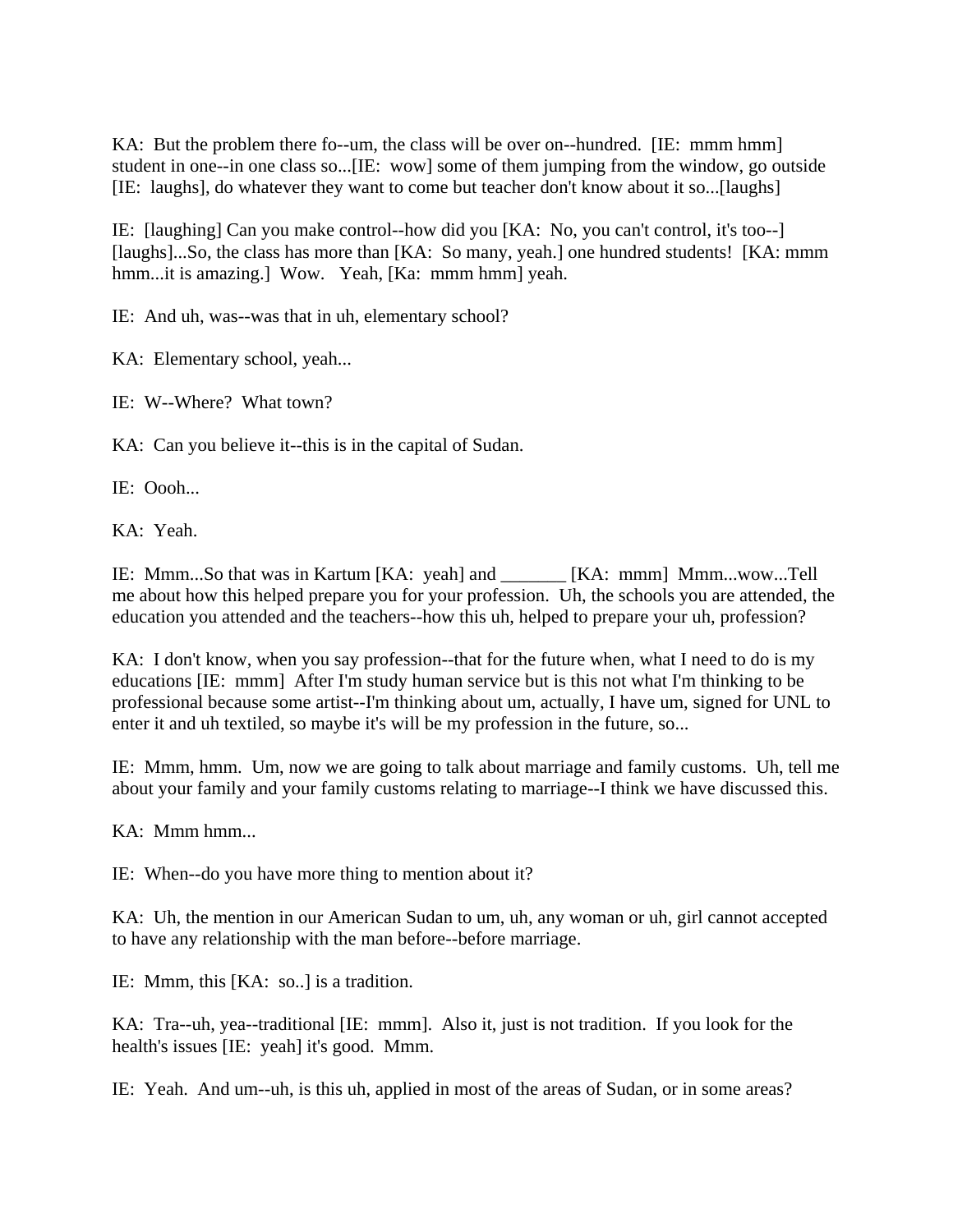KA: Uh, I think most--most of Sudan agree that--even some tribe that um, believe in having married but some of them need to make sure that this woman they gonna marry--she gonna have a child so mos--some of them have tradition like--they agree between men and um, maybe boys and girls to be married but they need this girl to have first child in her house [IE: mmm] before she leave her house [IE: Mmm] so they make sure that she gonna have baby [IE: mmm] in future so [IE: mmm]...this just kind of...some of the--

IE: check-up. [laughs]

KA: Yeah.

IE: Um, tell me about meeting your spouse...or...

KA: Actually, we--I don't know. My marriage is arranged marriage. [IE: uh huh] I have been engaged from the first hour I was born. [IE: wow] Yeah. [IE: mmm]. S--bu--he is my cousin so, the first time I--first hour I was born--he--my--c--um--my uncle come to my mom and--and ask her this girl will be her future wife for his huh, wi--er for his son, so...[IE: mmm, mmm] this agreement uh, when I grew up I found--I know myself that I gonna be married, so...

IE: Mmm...

KA: But for our um...at that time it is not the arranged marriage can be acceptable so we have agree with him--if he find the girl he love, i gonna help him [IE: mmm] to marriage her. Also, he ask me if I find the man I love [IE: mmm] he gonna help me because we cannot broke this agreement [IE: mmm] It's difficult [IE: mmm hmm. Good--] So, but for time we find ourself we love each other so...

IE: Uh huh, OK, good. [KA mmm hmm (laughs)] So, it was arranged first but then uh, [KA: the love] the love [KA: mmm] come...came...uh still is there. [laughs]

KA: Ah, I hope [laughs]

IE: So...what about coming to America? Tell me about when and why you decided to come to America.

KA: I dunno-I always, since I grew up--I look for the bright future. I just like some--I think my- -my family always call me the \_\_\_\_\_\_\_\_\_\_ you have crazy ideas all the time. [IE: laughs] It is not crazy idea. I'm always looking for um, something different or something better for me and for my...[IE: mmm] So, when I see the Sudan in general, everything's going down um, economic, uh, education, health, [IE: mmm] or--so I think some place for good living for my kids [IE: mmm] So, I'm decided one day and told my mom Mom, Mom, I need to go to America. She laugh with me--How can you go to America? You don't have money, you don't have any resource. [IE: laughs] I tell her I just have ideas. [IE: laughs] And ideas is better than moneys [laughs]. [IE: laughs] So d--one by day--day by day--my ideas become like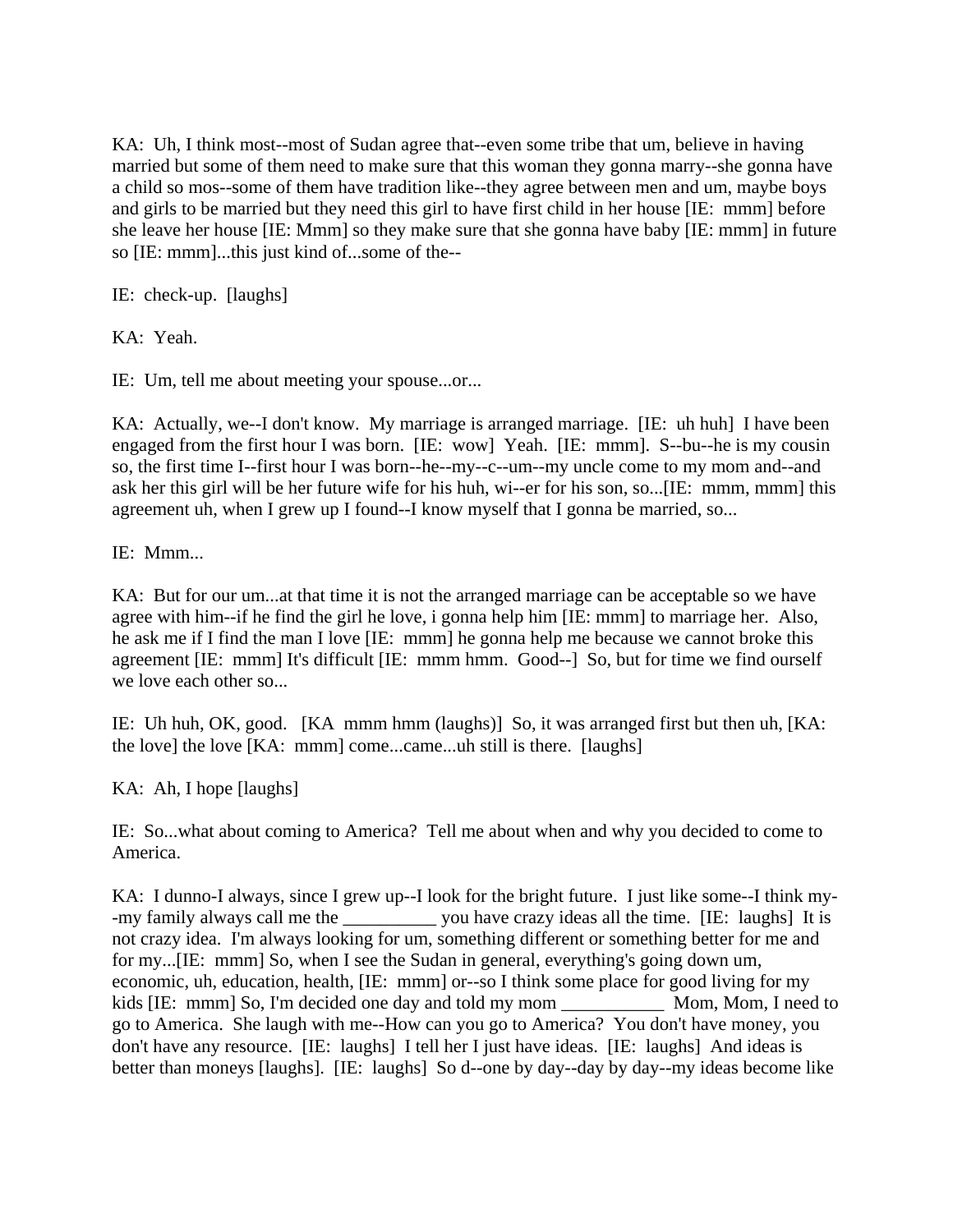created to a plan it real for it, so...I found myself in my--my way to get from Sudan and come to Egypt--from Egypt to came here. mmm hmm]...So this is how you came to America?

KA: Yeah.

IE: Going to Egypt first...

KA: To Egypt, yeah. [IE: mmm, and then--] From Egypt [IE: mmm] I apply for--to be like refugees and [IE: mmm hmm] ...yeah. [IE: Mmm hmm] And it is not easy--you supposed to have a good reason. You have like, more than three interview [IE: mmm] with lawyers to tell your story. [IE: mmm hmm] My story's simple. Sometimes they look--this is your story? I say yes, this is my story. [IE: mmm] I need a good life for my--good place, safety...[IE: mmm] I need to place that you can sleep without worry for tomorrow, [IE: Mmm] what you eat, because it is--for me it is bad to think about what--what you gonna eat tomorrow because this not--this no--time of thinking about what to eat.

IE: Yeah, you are right.

KA: Yeah, so I feel bad when my--when my kids ask me, Mom, when we--what we gonna eat tomorrow in the morning? So...[IE: mmm] I need them to ask me, Mom what are you gonna be t--tomorrow [IE: mmm] so I gonna help him to find his way and this is I found here in America.

IE: Yeah, mmm... [KA: mmm] Good..[pause] Uh, tell me about what it was like to first come to America.

KA: Yeah...it--it--it's huge. It is different. Very different to come from Africa to America. When we first have our interview in um, in Egypt, they tell us um, America is land of dreams. [IE: mmm hmm] Or, America is heaven. So, I think this is not good um, ideas to give people that you gonna go to the--land of--thi--it is real land of dream--but it's not real like heaven. When you think about heaven that mean you come and find everything easy. [IE: mmm hmm] But it's not like this, so...[IE: mmm] this is really disappoint me after three months here. I supposed to work tomorrow, got everything...\_\_\_\_\_\_\_\_\_\_\_\_

IE: Mmm...So, uh..You didn't find it easy as you expected?

KA: It is not easy but [IE: mmm] uh, but for me it is not a big deal. E--once I have my freedom to do whatever I want to do, [IE: mmm] I think this is enough. [IE: mmm] And this is why they say it is the land of uh, dream. [IE: mmm] You can do whatever you want to do. [IE: mmm] I go to school I'm forty my--my forty. so I go to school. In Sudan, uh only you are in forty, and you there and y--you thinking about, you gonna die, [IE: laughs] you went--you want to give you work to people that about what they're supposed to do after you die--but I think um, here, you can do whatever you do. You go to school, you [IE: yeah] --you educated yourself-you can be whatever you want to be.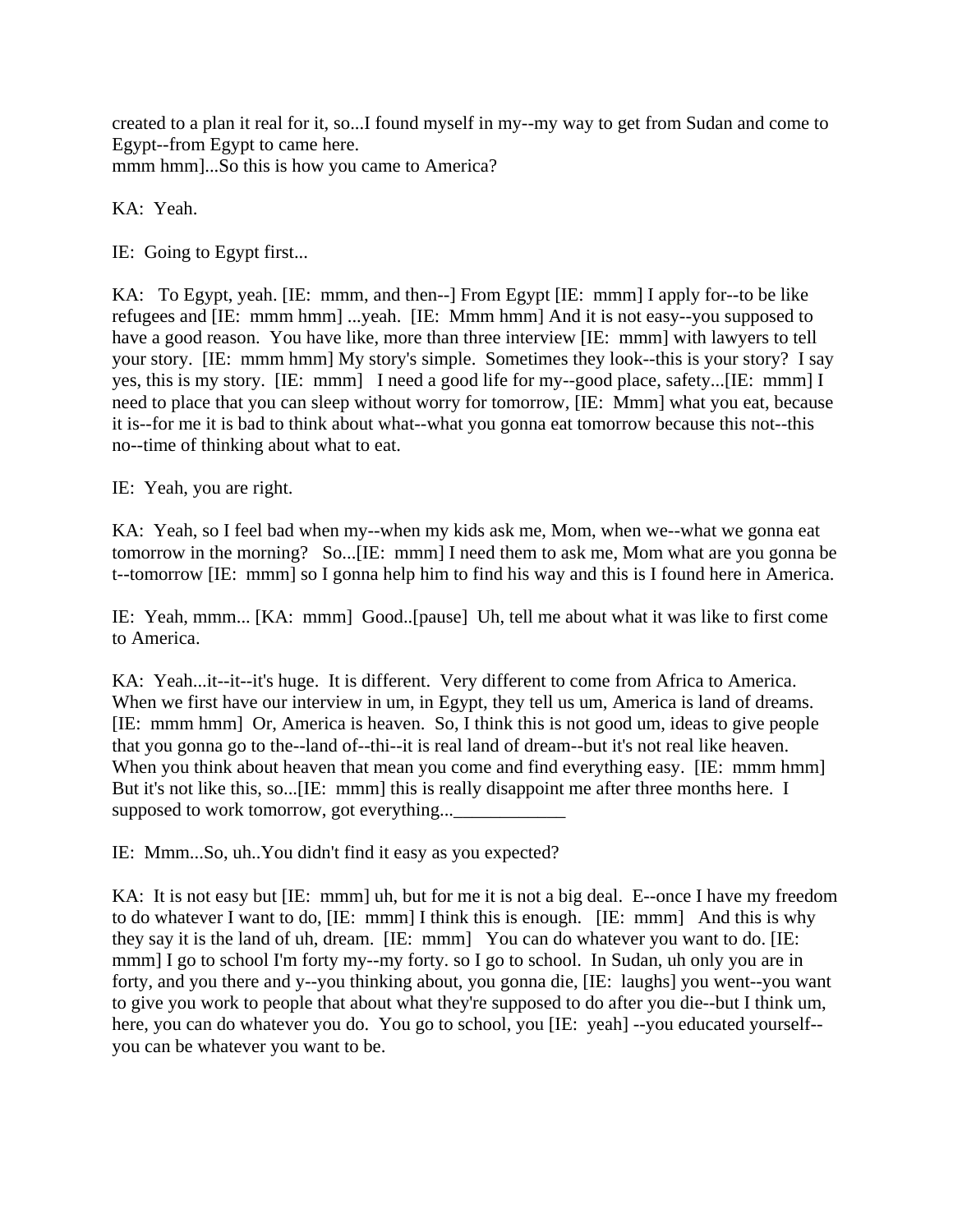IE: Yeah, [KA: mmm hmm] and uh, beside that, there is uh, it's a good place for education. [KA: mmm hmm] Yeah. Uh, what about coming to Lincoln? Why you decided to come to Lincoln and not to New York or to Chicago?

KA: Actually, I didn't choose Lincoln, Lincoln choose me, so...[laughs] I found myself here. [IE: uh huh] I didn't choose to be to Lincoln I--because I don't know uh, the different between any state here [IE: mmm hmm] I leave this to--this choice to the people who brought me here. [IE: mmm hmm] I think when I came here I realize why they brought me here because it is a--a good place for family, [IE: yeah] a good place for education--I have eight children. It is a safety place. It is not a bigger like Washington or New York. It is place that near to where I came from. So, I don't know--I think it is a good choice [IE: yeah] and I like it.

IE: Yeah, good. Mmm hmm...Uh...tell me what it was like to uh, first come to Lincoln? [KA: mmm] Did you find as--what you expected? Did you find something different?

KA: I fou--I don't know. For--the thing I found different here--Or I cannot expect it like, I think I gonna find like uh, high floors for like, hundred or whatever and it is um, a lot of guns--f--gun in--in the street like I see in movie [IE: laughs]...robbing or whatever, [laughs] so...

IE: [laughing] you--you--you thought that?

KA: Yeah I thought like, I supposed to buy a gun before I came to America. [IE: laughs]. Because I see in the movie, everyone have guns [IE: laughs] and s--robbery-robbery everywhere. But, uh, this isn't life--just movie.

IE: Yeah.

KA: Yeah, it is calm and [IE: quiet] people are here are welcome.

IE: Mmm hmm...So--

KA: I also when I see the movies, see people like, naked, like nothing. You--you feel like America is place for just people having sex and everywhere but it is not like this. [IE: mmm hmm] People here have uh, their traditional [IE: mmm] and their values. [IE: mmm hmm, yeah] Yeah, so...

IE: Yeah. Some are conservative even [KA: yeah]...Mmm...So the--the movies uh, give negative idea. [laughs]

KA: Yeah, I don't know--[laughs]--this is the movies I saw when I was in Sudan, so...But the real thing about the movies I saw in Sudan--I remember I watch film in Sudan called The Jungle. Do you remember that?

IE: Yeah....yeah, I remember.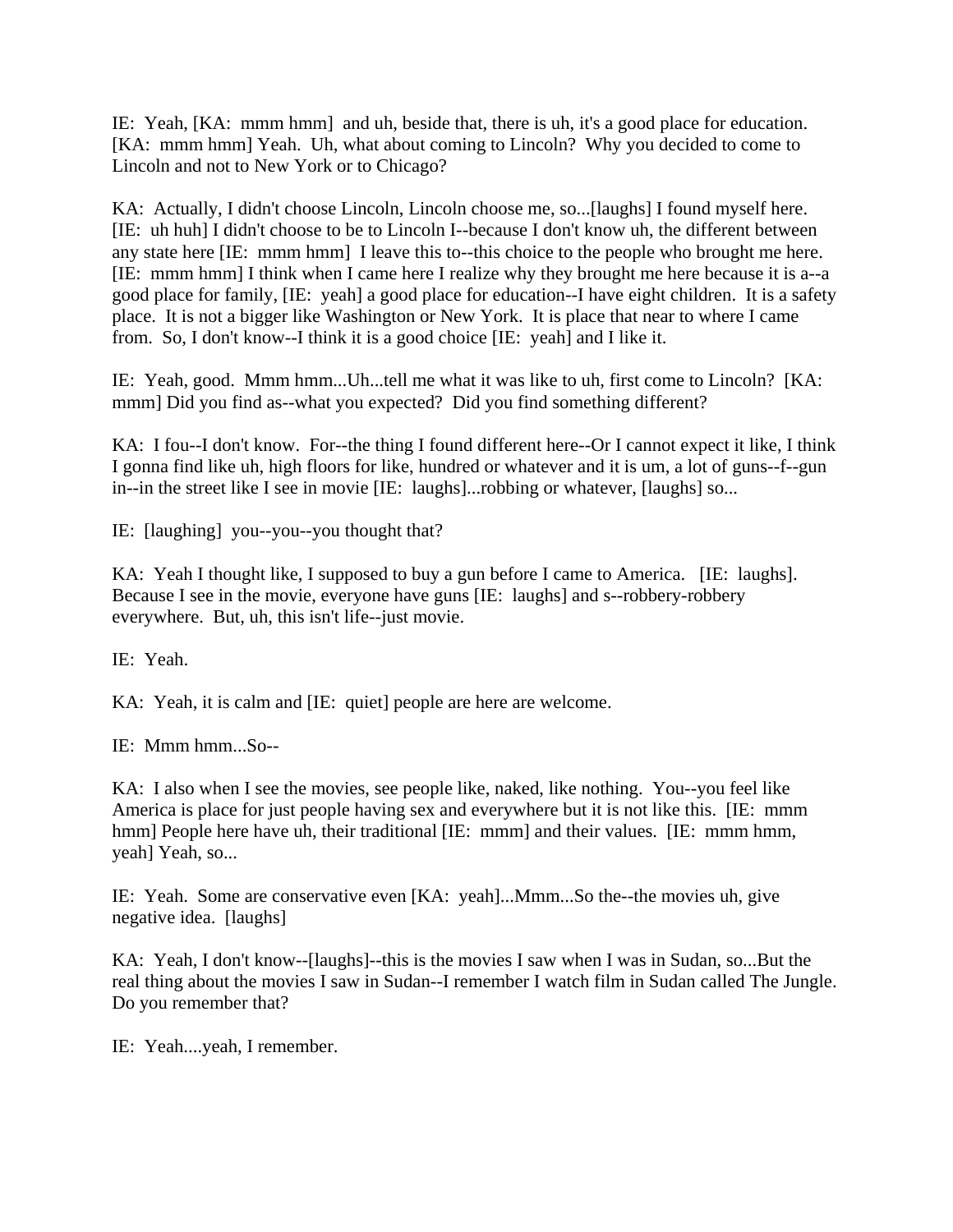KA: The Jungle is some kind of cowboys uh, films...they like--one of them he come in--hero of them--they broke in the house and by he shoot like just by his hand or by kicking it. Really, the house here like this, it most--it--it is uh, whole right side, so...when my kids playing around and one of them fall with head and the floor-the wall--the wall is broken I say, OK, this is the jungle house now. [IE: laughs] S--the jungle is not a strong one but their house is weak s--[IE: because it's made of uh...wood]...uh, of, wood...of uh, some [IE: Mmm] kind of m--heavy heavy woo--heavy paper I think.

IE: Mmm, [KA: so...] Yeah, so uh, that is a big difference. But most of the houses are made from wood, bu--[KA: yeah] some of them are made uh, from bricks maybe.

KA: Here?

IE: Mmm, so...

KA: I don't have chance to live in bricks until now. Almost [IE: laughs] every pla--every house I move is from the same material. But the good thing is, the service good. [IE: yeah] You have air-condition, sun--heat in the winter and nice room. It is [IE: yeah] nice. [IE: yeah] It is really nice.

IE: Yeah. Uh, tell me about citizenship? Do you wanna be a citizen here in the states or uh, uh, have you ever or, already been a citizen?

KA: Actually, I'm American now.

IE: Oh good. [KA: mmm hmm] So...when did you have that--

KA: I think like three months ago, [IE: oh] I passed the test and...

IE: Congratulations.

KA: Thank you.

IE: So, wha--what uh, are you intending to do--are you intending to stay here or go back to Sudan or...?

KA: I see this for \_\_\_\_\_\_\_\_\_\_\_ uh, I'm applying for \_\_\_\_\_\_\_\_\_\_\_ not now but after I get my citizenship, the first thing I think I gonna vote. [IE: oh] yeah...[IE: good] for next voting, yeah.

IE: Yeah. [pause] So, as you look back, what do you think about leaving the country you were born in and coming to the United States?

KA: I think what--what--what matter what happen to you--the place you grew up--it is still in your heart. Uh, and it is hard to leave your home. It look like uh, when I came here this is my feeling until now. Like when you pull the plant from its roots and you need to plant it in another place--different--different climate, different weather--different--even the--the all environment. It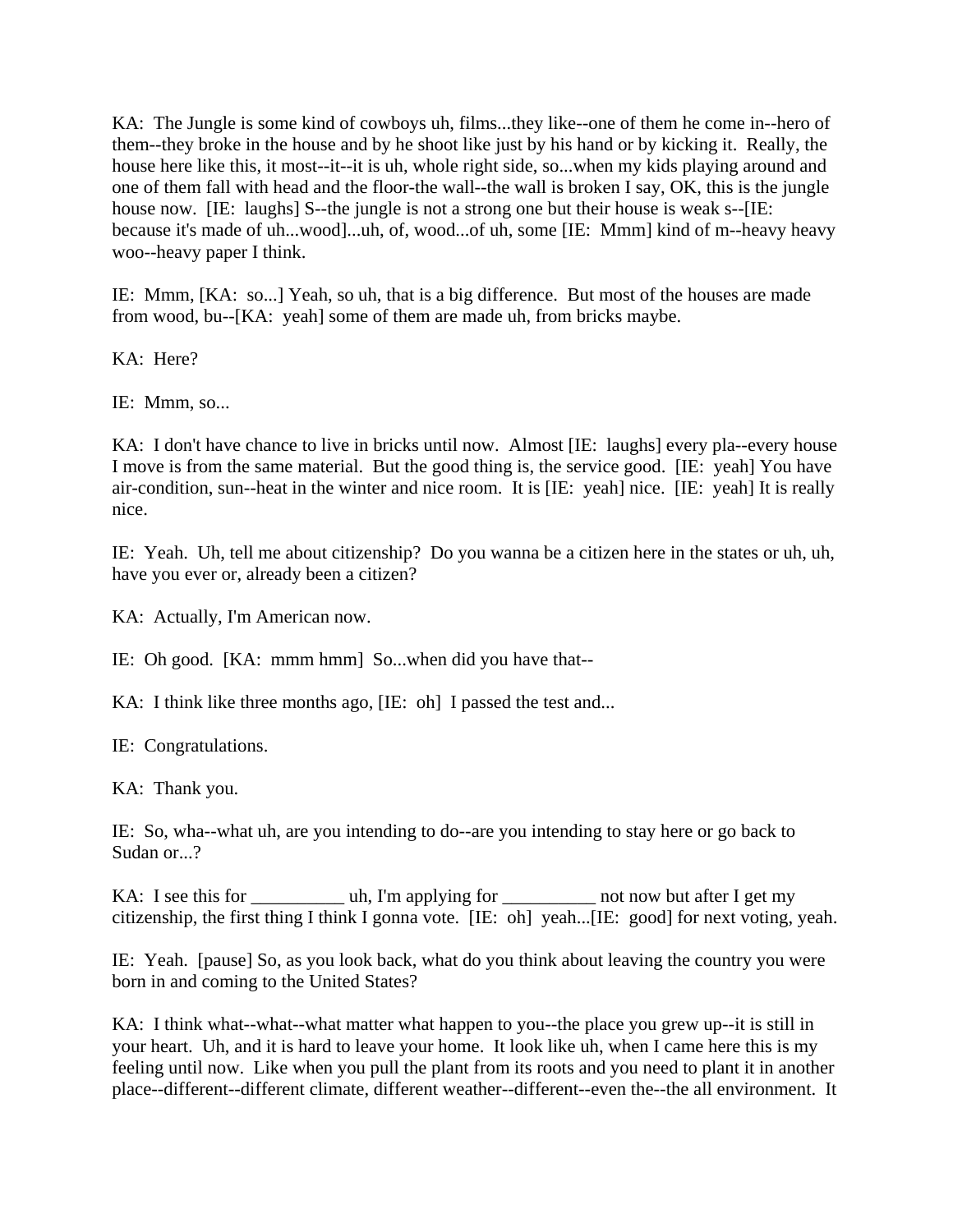took you a lot to let this plant again to grow and look like natural and like--t need a lot of work. So what I going doing now--I'm just trying to--to put my roots but It's hard to digging this--what is [laughs] [IE: laughs]. I don't know if I can be able to dig and put my roots here or [IE: hmm] my roots cannot die or whatever so, it is--it is real hard...for me.

IE: Uh, what recommendations would you give others who are following behind you?

KA: I don't know--for me, when you came here, I know a lot of people have um, trouble and have bad uh, experience, they have in life before. Just leave it behind you. [IE: mmm] Don't look for your bad. Look for the future. [IE: mmm] Look for better. I think the life is short and when you leave from this life you supposed to do like, a good thing--people can remind you about uh, and also have uh, forgiven you know, have...

IE: Yeah...[KA: mmm hmm] So, um, when did you uh, entered uh, Lincoln first time w--?

KA: Uh, in um, 200--the end of 2000.

IE: Mmm, so now, mmm--?

KA: Five years...five years and a half.

IE: Six...Five years and a half.

KA: Yeah.

IE: Yeah, OK. Long time.

KA: Yeah, seem like a long time. Wh--but when I compare this to people who say like, we have like fifteen years or twenty years...

IE: Here in Lincoln [KA: I ca--]?

KA: Yeah.

IE: Uh huh. [pause] What do you want your children to learn and remember from this?

KA: From what?

IE: From this experience of coming from Sudan to a new country.

KA: I think my children already go through hard time uh, when we came to Egypt--the oldest of them is 17 years and the youngest is like, 3 years. Um, all of them are working. Especially- from, I think six years old until thirteen years old. They are working from lsix in the morning until midnight. [IE: mmm] In hot weather every--[IE: mmm] uh, it's very hard for--in Egypt to live.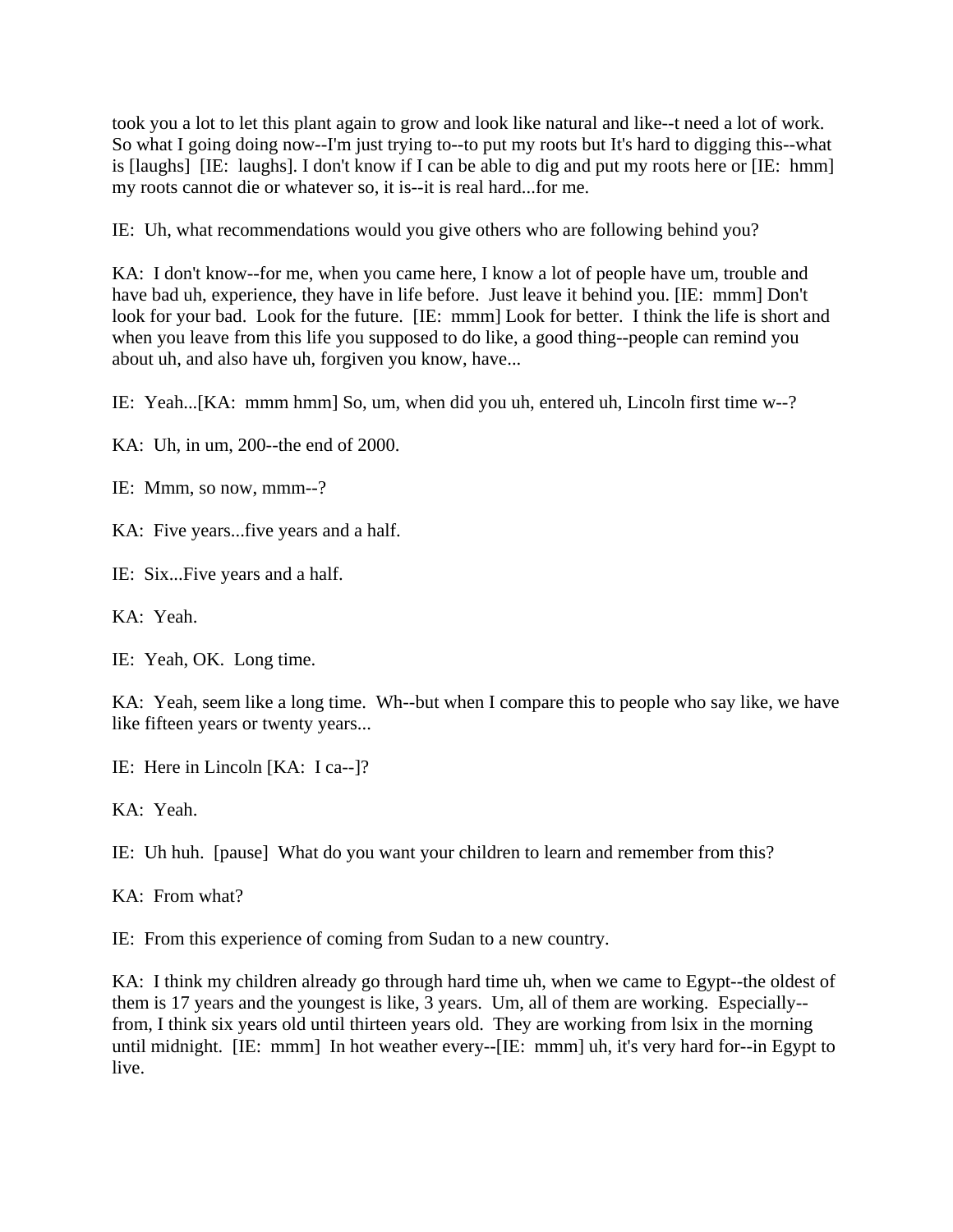IE: They were working in Egypt?

KA: Yeah, they working to pay our rent.

IE: Yeah, [KA: yeah] mmm...

KA: They tell us, Mom, you cannot go andwork in any place, we gonna help you. [IE: yeah] When they like, six years old. [IE: woah, mmm] Yeah, all of them work now. [IE: mmm] And also, I remember one day, was--was uh, last year or this year, [IE: mmm hmm, mmm hmm] one of them have a interview in newspaper and he talk about his experience there and he--[IE: mmm] can you imagine child for six years or working from the morning until midnight and [IE: what-- ?] he have like only uh, ten dollars in a week?

IE: Oooh, what--what did he work s--?

KA: He deliver--deliver um, like some--uh, people call him--call from home--they need something from supermarket, [IE: uh huh] they just...[IE: mmm] also it is hard to get like, ten or five fruits.

IE: Mmm, was he six years old [KA: yeah] at that time?

KA: Mmm hmm, [IE: whoa] all of them are working. [IE: mmm] So when they--they came here in America--it's--it is easy for them to find a job beside going to their college, [IE: uh huh] so they--

IE: So, it's helped them.

KA: Yeah each of them [IE: mmm] have experience and uh, he can take care of himself.

IE: Very good.

KA: So I tell him, [IE: mmm] this is the part of life you--you can take care of yourself and try to take care of people---don't--don't let yourself down. [IE: yeah] All the time look for up. [IE: mmm] Have your self-esteem [IE: mmm] and be strong.

IE: Very good.

KA: Yeah. [IE: mmm hmm] So I think this is the good ex--things they added from [IE: mmm]...Sometimes hard times good [IE: mmm] to give you the--your live--in your life.

IE: Give strength.

KA: hmm mmm, strenth er...

IE: Yeah, very good. [KA: mmm hmm] Uh, well do you have anything to add? [laughs]